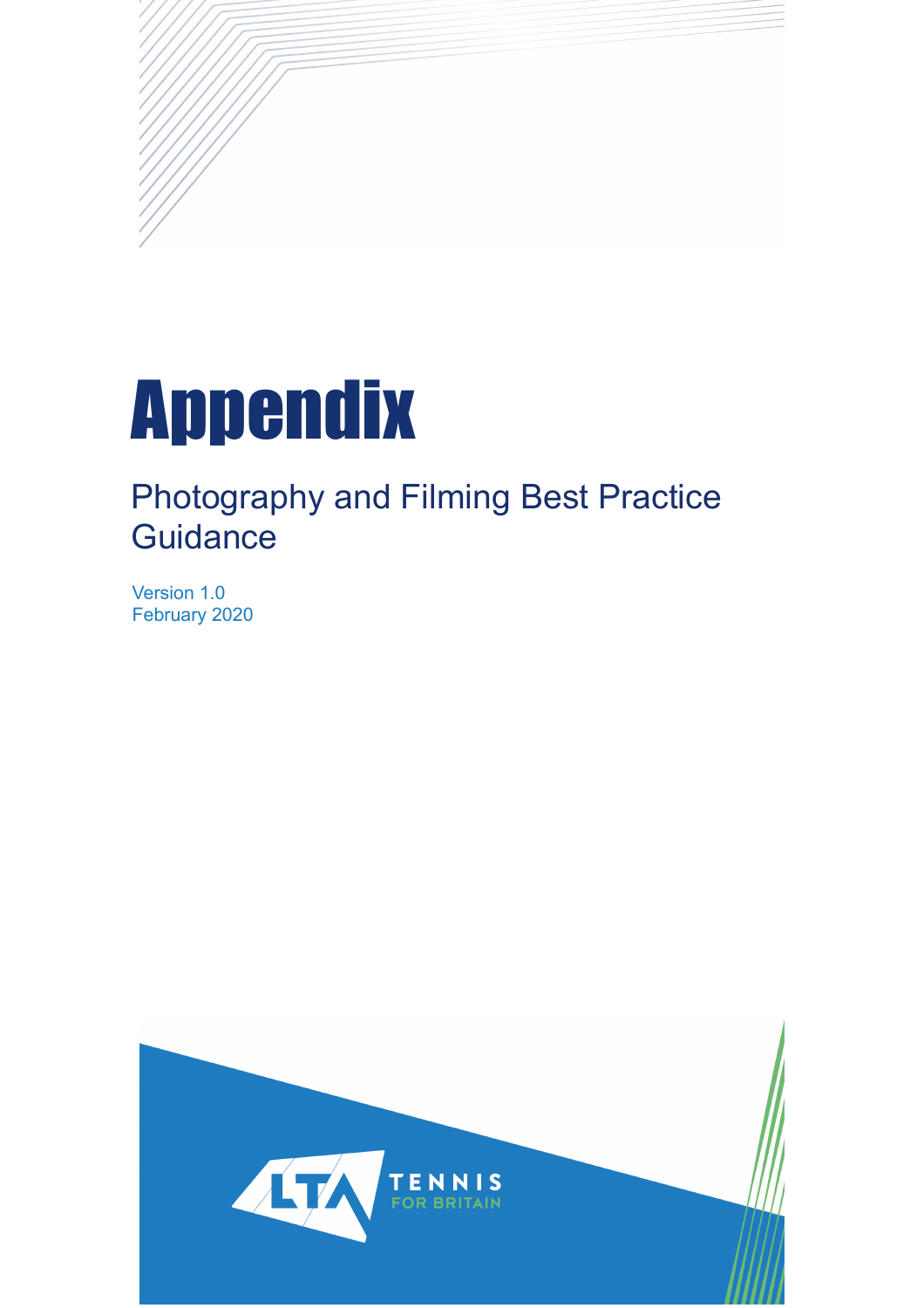### PHOTOGRAPHY AND FILMING BEST PRACTICE GUIDANCE

**This guidance is intended to supplement the LTA Photography Policy by assisting clubs and counties with their photography and filming practices.** 

### RISKS OF SHARING IMAGES ONLINE

Sharing photographs and images of children on social media or other online platforms carries potential risks. For example:

- children may become vulnerable to grooming if a photograph is shared alongside information that makes them identifiable. This includes: personal details; a tag with location information; visual details such as a school/club uniform
- inappropriate images of children may be shared online
- images may be copied, downloaded, screenshotted or shared by anyone
- images of children may be adapted and used inappropriately
- photos or videos may appear in internet search results
- depending on the terms and conditions of using an online platform, the image may be owned by the platform once it's been posted. Platforms may then license images for use by third parties – such as for commercial purposes
- each photo or video, and any comments on them, become a part of a child's public image.

# CLUBS AND COUNTIES SHOULD SEEK TO KEEP CHILDREN SAFE BY • always asking for written consent from a child and their parents or

- carers before taking and using a child's image
- if consent is withdrawn, taking reasonable steps to remove the photos of the child from public view. It may not be possible to delete or destroy all images that have been disseminated online (such as via social media) or in hard copy.
- only using first names of children, unless:
	- $\circ$  it's considered necessary such as for elite /high profile child players
	- $\circ$  it's in the child's best interests
	- o the child and parent have consented (and been informed how, where, in what context an image might be used, e.g. public website, or through social media, and are aware of potential risks)
- never publishing personal information about children
- making sure children, their parents and carers understand how images will be securely stored and for how long (including how we will control access to the images and their associated information)
- reducing the risk of images being copied and used inappropriately by:
	- o only using images of children in appropriate clothing

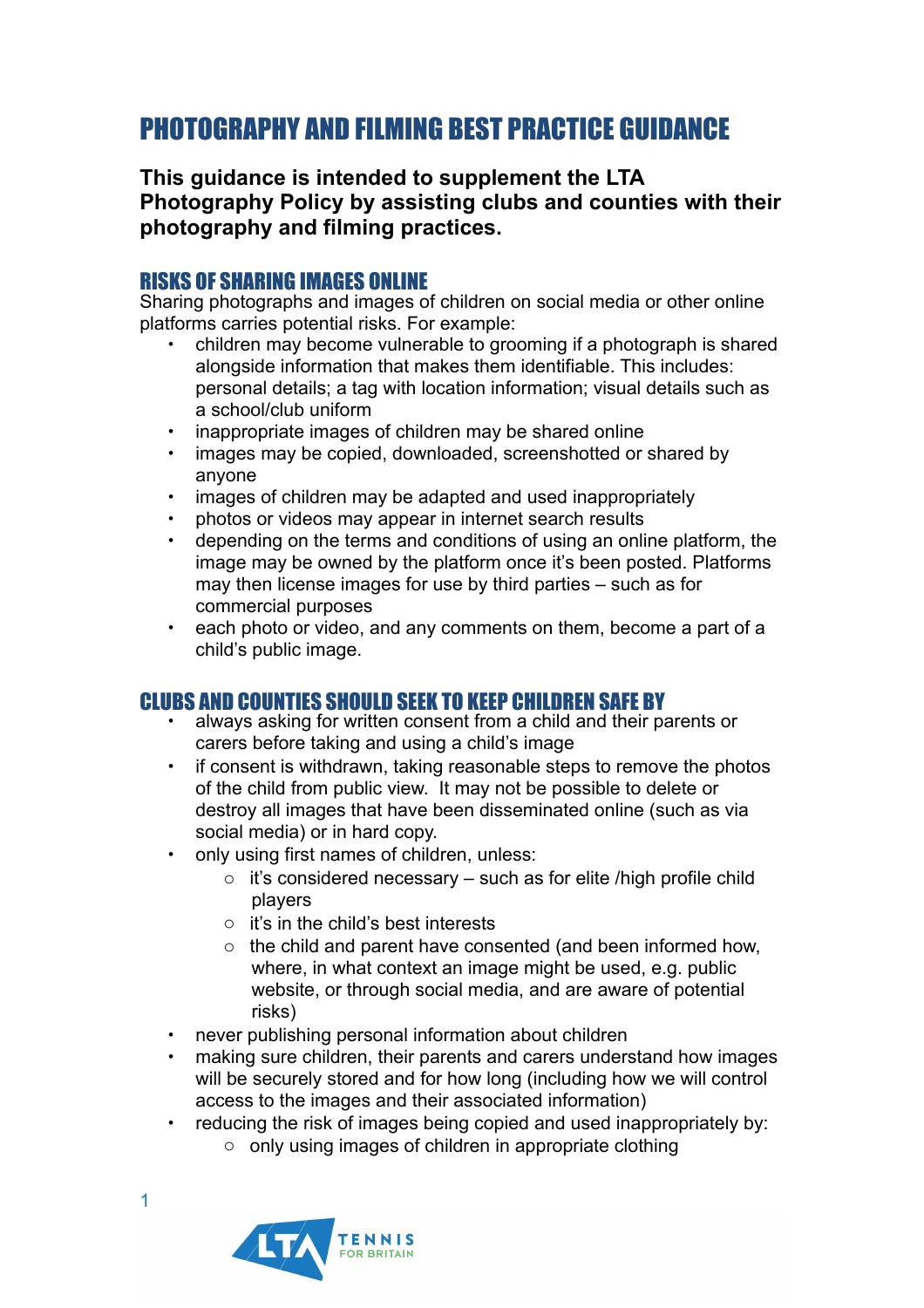- o avoid images and camera angles that may be more prone to misinterpretation or misuse than others
- o avoiding full face and body shots of children taking part in activities such as swimming where there may be a heightened risk of images being misused
- using images that positively reflect children's involvement in the activity

### PHOTOGRAPHY AND/OR FILMING FOR PERSONAL USE

When children, parents/carers or spectators are taking photographs or filming at events and the images are for personal use, it is advisable to publish guidance on what will be allowed in the event programmes and/or announce details before the start of the event.

In the event that a player wishes to enter into a private arrangement with a commercial photographer or videographer, the photographer or videographer must have the express consent of that player (or their parent or legal guardian where the player is under 18 years old) and the LTA recommends that clubs and counties make any such photographer/videographer aware that they should be notifying the Competition Director of their attendance at the competition.

#### USING OFFICIAL OR PROFESSIONAL PHOTOGRAPHERS

If a club or county engages a photographer for an event, it is advised that they:

- follow a safe recruitment process/policy
- provide the photographer with a clear brief about appropriate content and behaviour
- ensure the photographer wears identification at all times
- inform children and parents/carers that a photographer will be at the event and ensure they give written consent to images which feature close up images of their child being taken and shared\*
- inform the photographer about how to identify and avoid taking images of children without the required parental consent
- clarify areas where all photography is prohibited (i.e. toilets, changing areas, first aid areas)
- not allow the photographer to have unsupervised access to children
- not allow the photographer to carry out sessions outside the event or at a child's home
- report any concerns regarding inappropriate or intrusive photography.

\*At some events, wide-angle and general images of the event, the site, award ceremonies, and similar may be taken. It may not be reasonable, practical or proportionate to secure consent for every participating child in order to take such images. In these circumstances, clubs and counties should make clear to all participants and parents that these kinds of images will be taken, and for what purposes.

#### PHOTOGRAPHY AND/OR FILMING FOR WIDER USE